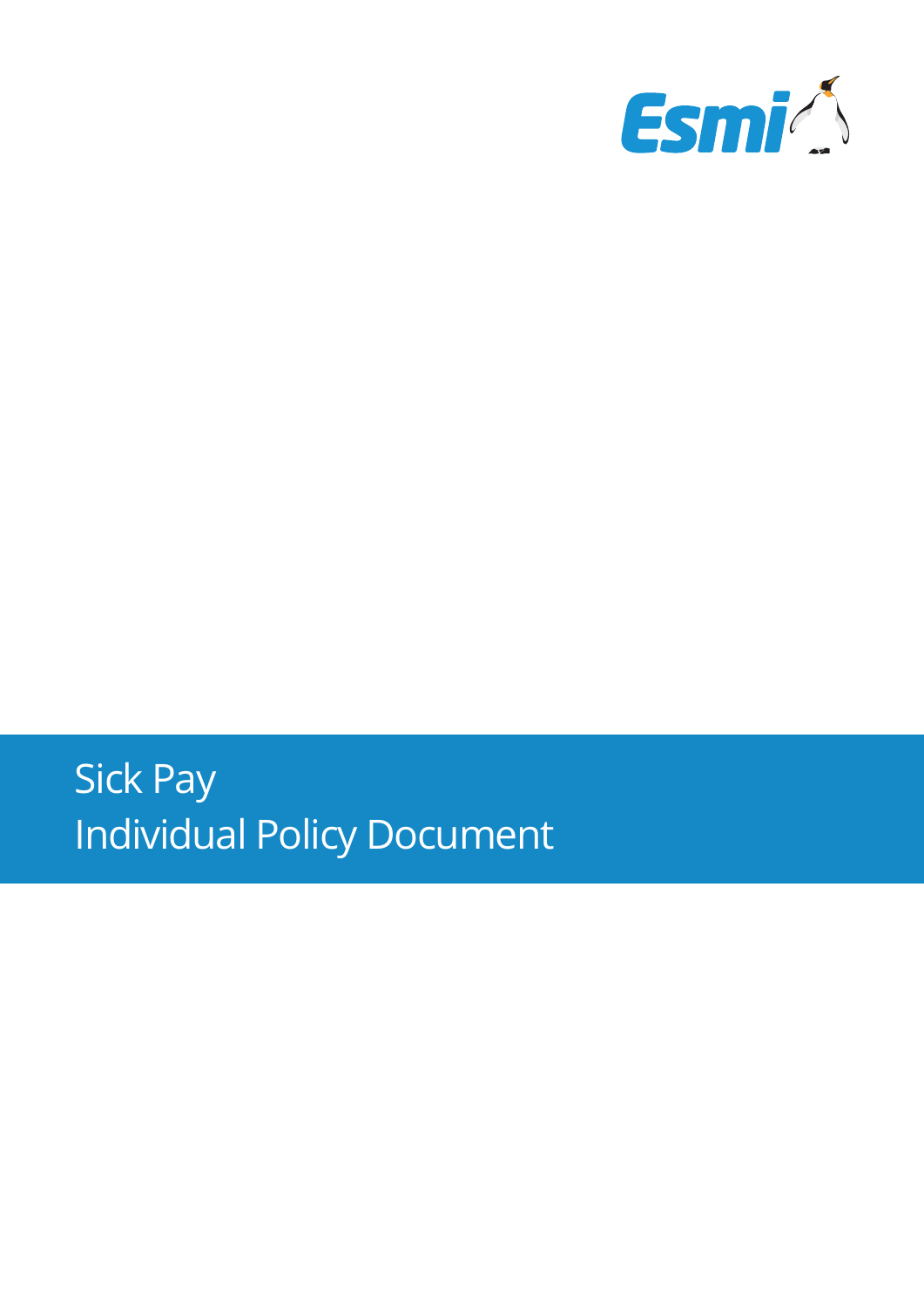This insurance is not valid unless **your schedule** is attached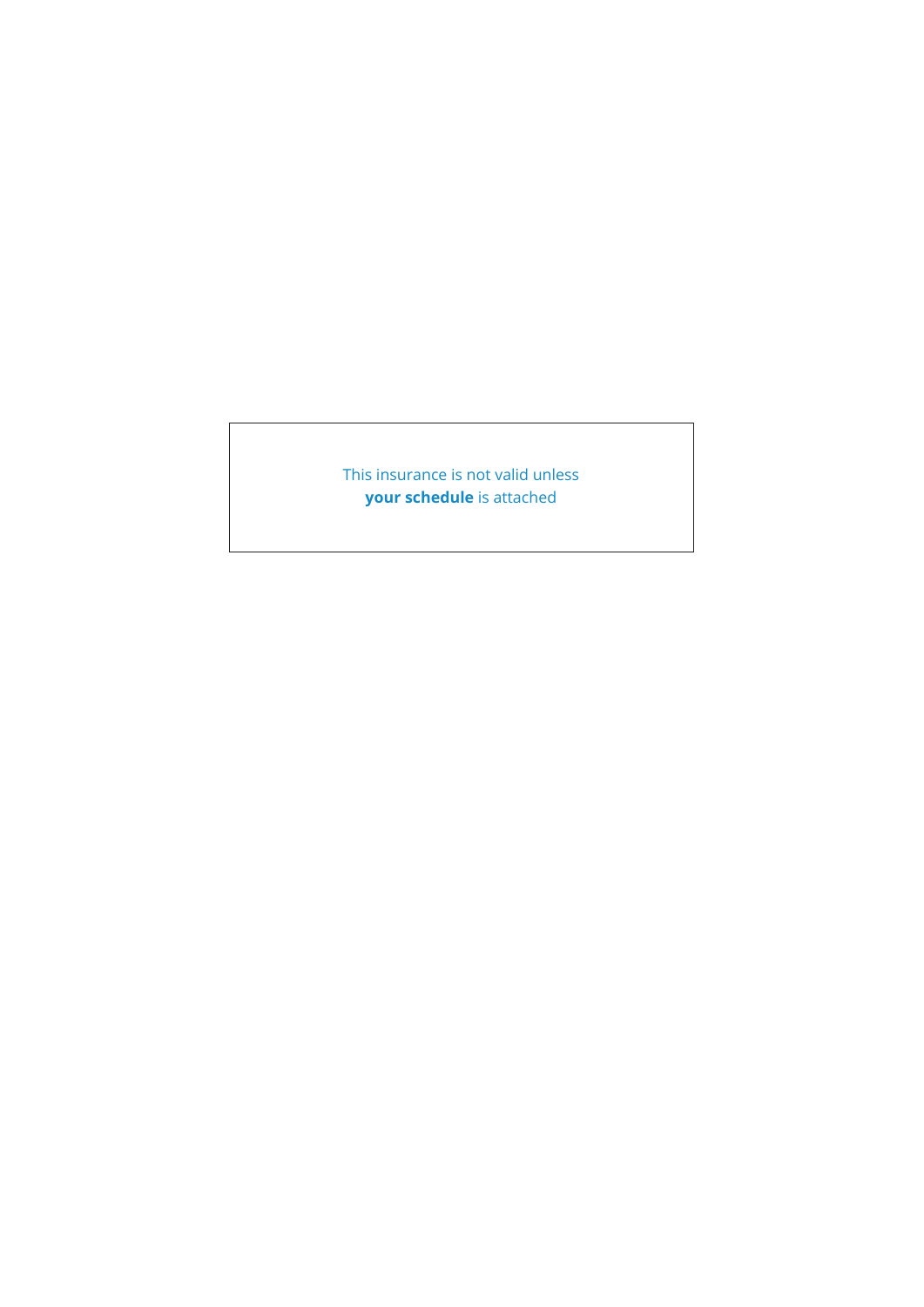# **Table of Contents**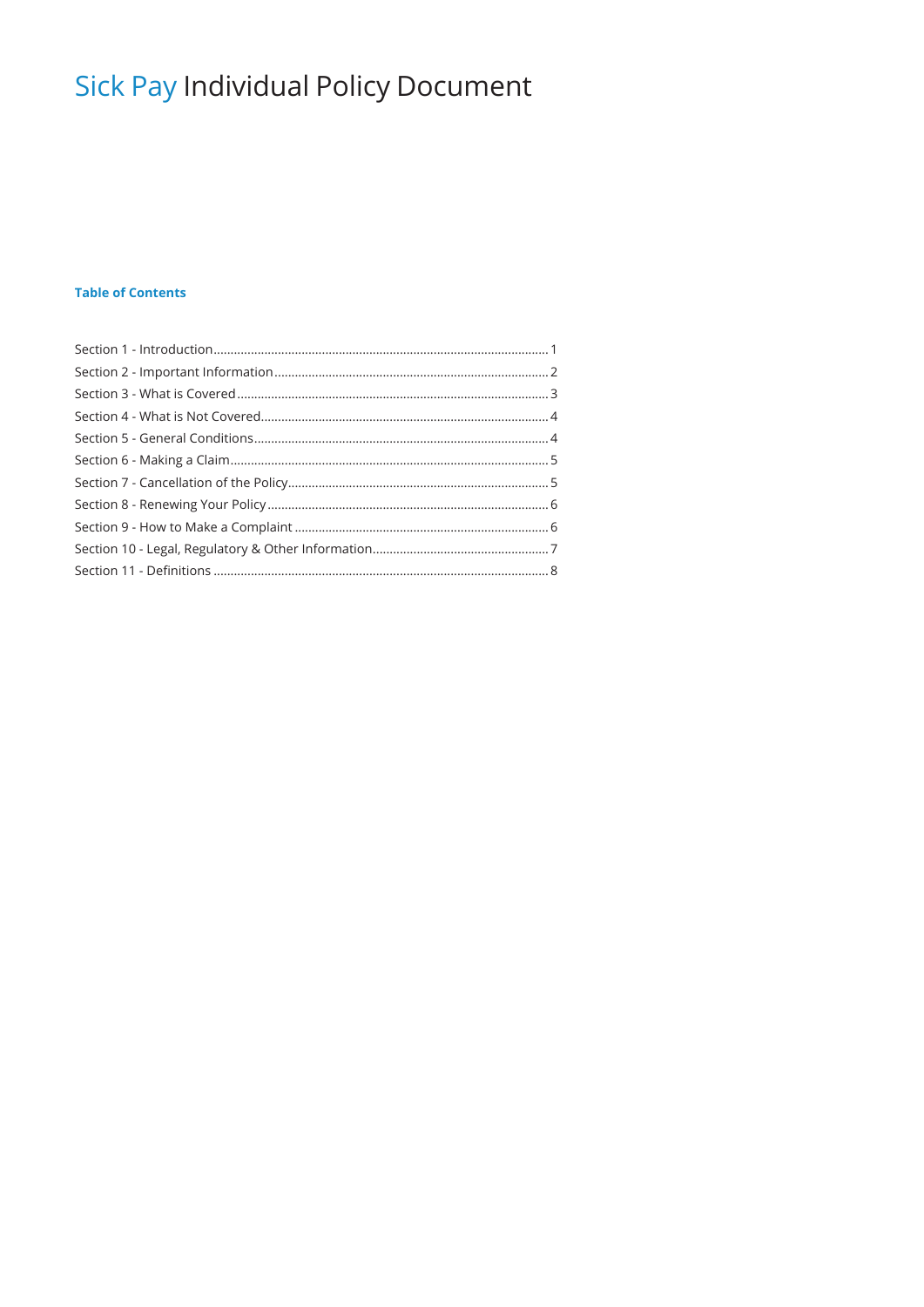# **1. Introduction**

# **About Your Insurance**

Welcome to **your** ESMI Sick Pay insurance Policy Document.

This insurance provides a monthly income for up to six months if an **insured person** suffers an **accident** or **illness** and is unable to attend their usual place of employment as a result of this.

The **accident** or **illness** must occur during the **period of cover** and the symptoms must last for more than 30 calendar days in a row before **we** will pay a **benefit**.

Please take time to read the "Important Information" section on pages 2 & 3 of **your** Policy Wording. It tells **you** about things **you** need to check and the actions **you** need to take. It also contains information about the helplines which are available to talk to, the **waiting period** during which **you** cannot claim and the **period of cover** and **our** right to review **your** policy.

This insurance is administered by Compass Underwriting Limited who are specialists in this type of insurance with many years experience. They will be there throughout the lifetime of **your** policy to answer any questions that **you** might have, collect **your premium** and deal with any claims. Compass Underwriting Limited is referred to as the **administrator** in **your** Policy Wording. Their contact details are:

Compass Underwriting Limited 30 Dukes Place London EC3A 7LP

Tel: 0207 398 0100 Fax: 020 7398 0109 Email: sales@compassuw.co.uk

For claim related enquiries the **administrator** contact numbers and e-mail address is as follows –

Tel: 0800 319 6601 Fax: 020 7398 0109 Email: claims@compassuw.co.uk

Claim forms are also available at http://www.getesmi.co.uk/products/literature

Lines are open between 9am and 5pm Monday to Friday

This insurance is underwritten by Lloyd's Syndicate 5000 which is managed by Travelers Syndicate Management Limited. Travelers Syndicate Management Limited is authorised by the Prudential Regulation Authority and regulated by the Financial Conduct Authority and the Prudential Conduct Authority. Lloyd's Syndicate 5000 is referred to as "**we**", "**us**" and "**our**" in this policy wording.

Some words and phrases in this Policy Wording will always have the same meaning wherever they appear. To make them easier to recognise when they are being used, they will be shown in **bold**. They are all listed and explained in the "Definitions" section on page 8 of **your** Policy Wording.

All insurance documents and all communications with **you** about this **policy** will be in English.

Please contact the **administrator** if **you** need any documents to be made available in braille and/or large print and/or in audio format. Their contact details are shown above.

#### **The Insurance Contract**

This Policy Wording and **your schedule of insurance** are **your** insurance documents and together they make up the contract between **you** and **us**. It is important that **you** read this Policy Wording carefully along with **your schedule of insurance** so **you** can be sure of the cover provided and to check that it meets **your** needs.

This Policy Wording and **your schedule of insurance** are issued to **you** by Compass Underwriting Limited in its capacity as **our** agent under contract reference (B1533CUW1900T02) In exchange for **your** payment of the **premium** referenced in **your schedule of insurance**, **you** are insured in accordance with the terms & conditions contained in these documents (and any amendments made to them) for the duration of **your** policy.

Signed by Andrew Briant - Authorised signatory of Compass Underwriting Limited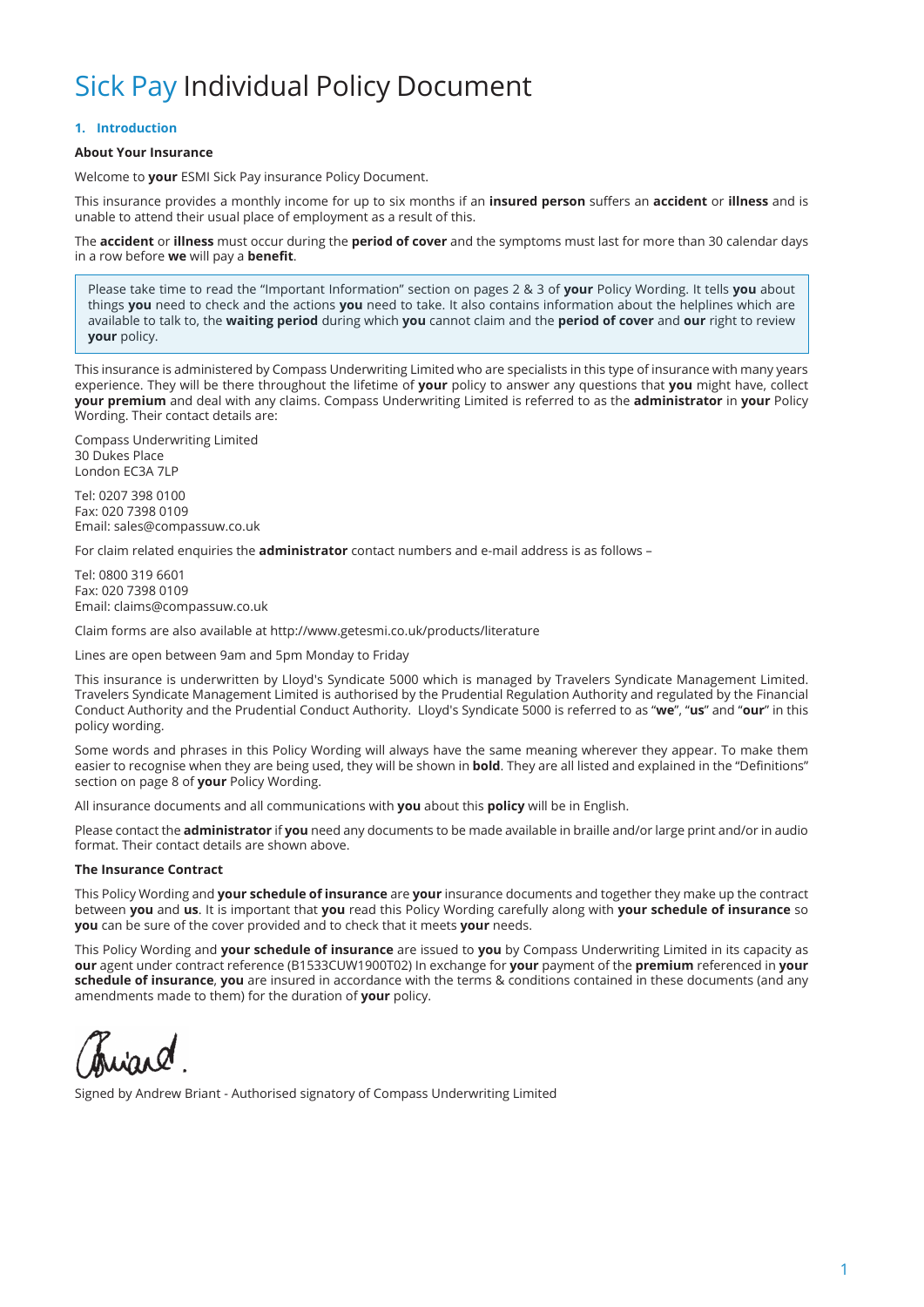# **2. Important Information**

It is important that:

- **• You** check **your schedule of insurance** to ensure the details are correct and that the cover is as **you** requested;
- **• You** check that **you** are eligible for this insurance (see "Eligibility" below);
- **• You** check the information **you** have given **us** is accurate (see "Disclosure of Important Information" below);
- **• You** notify the **administrator** as soon as possible of any inaccuracies on **your schedule of insurance**, or if **you** are not eligible for the insurance; and
- **• You** comply with any duties detailed under each section of the Policy Document and under the insurance as a whole.

### **Conditions**

There are conditions which apply to the whole of this insurance and full details of these can be found in the "General Conditions" section on page 4 of this Policy Document. There are also conditions which relate specifically to making a claim, and these can be found in the "Making a Claim" section on page 5.

In these sections **you** will find conditions that **you** need to meet. If **you** do not meet these conditions, **we** may reject a claim payment or a claim payment could be reduced. In some circumstances, **your** policy may be cancelled.

### **The Period of Cover**

This is an annual insurance policy which begins on the policy **start date**. The **start date** and **period of cover** are shown on **your schedule of insurance**.

**Your** cover will end automatically at the earliest of:

- a) the first renewal date following **your** 68th birthday. However, where there is a valid claim in progress on this date, or if an **accident** or **illness** occurred before this date and results in a valid claim, **we** will accept and/or continue to pay the claim until it would otherwise have ended under the terms and conditions of **your** policy;
- b) the date that **you** die;
- c) the date that **you** stop paying **your premium**; or
- d) the date that **you** or **we** cancel this insurance. Please refer to page 5 for details of how to cancel.

Cover for an **insured person** will end automatically at the earliest of:

- a) the date that **your** insurance ends in accordance with points b, c or d above; or
- b) the first renewal date following their 68<sup>th</sup> birthday.

#### **Qualifying Period – Accident Benefit**

A 14 day qualifying period applies to the **accident benefit**. This means that **you** cannot submit a claim for any **accident** which occurs:

- a) within 14 days of the policy **start date**; or
- b) within 14 days of an **insured person** being added to **your** policy (in respect of that person).
- c) within 14 days of increasing **your benefit** amount.

The qualifying period does not apply if **you** renew **your** policy.

# **Qualifying Period – Illness Benefit**

A 90 day qualifying period applies to the **illness benefit**. This means that **you** cannot submit a claim for any **illness** which occurs:

- a) within 90 days of the policy **start date**; or
- b) within 90 days of an **insured person** being added to **your** policy (in respect of that person); or
- c) If **you** want to change the level of **your illness benefit**, you may do so. However a new 90 day qualifying period will apply to the amount of increase to your illness benefit from the date the change becomes effective. The **pre-existing condition**  exclusion clause will also be re-applied to the amount of increase to **your illness benefit** from the date the change becomes effective. **You** can however still claim for the original amount **you** were insured for before the change, subject to the terms and conditions of the policy.

The qualifying period does not apply if **you** renew **your** policy.

### **Where and When Cover Applies**

Cover applies 24 hours a day, 7 days a week within the United Kingdom (excluding Northern Ireland).

**We** will also provide cover for up to 28 days in total during any one **period of cover** while **you** are travelling in the European Union (EU) and European Economic Area (EEA).

The countries which form the EU and EEA are: Austria, Belgium, Bulgaria, Croatia, Republic of Cyprus, Czech Republic, Denmark, Estonia, Finland, France, Germany, Greece, Hungary, Iceland, Ireland, Italy, Latvia, Liechtenstein, Lithuania, Luxembourg, Malta, Netherlands, Norway, Poland, Portugal, Romania, Slovakia, Slovenia, Spain, Sweden and the United Kingdom.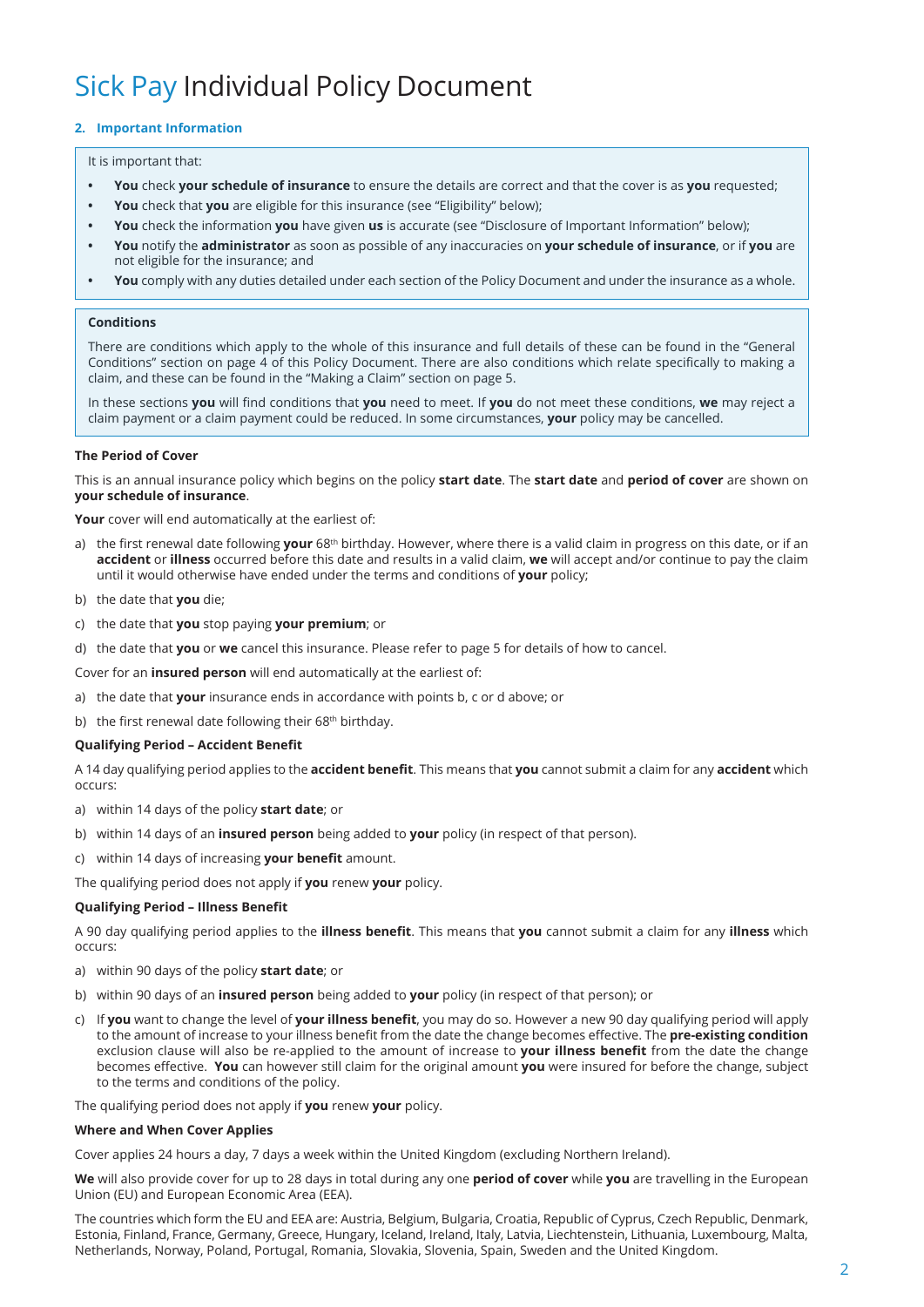# **Information You Give Us**

# Eligibility

When **you** applied for this insurance **we** asked **you** to confirm that **you** were eligible for cover. The eligibility requirements are as follows:

- **• You** and all **insured persons** are permanent residents of England, Scotland or Wales.
- **• You** and all **insured persons** are 18 to 61 years of age at the policy **start date**.
- **• You** and all **insured persons** are **actively working** for an average of 16 hours per week as an employee or worker or as self-employed. Any person that is self-employed must be registered with HMRC for tax purposes.

Please note that maternity leave is classed as **actively working**.

Please contact the **administrator** as soon as possible if **you** are not eligible for this insurance or if **you** have any queries. Their contact details are on page 1 of this Policy Document.

# Disclosure of important information

In deciding to accept this insurance and in setting the terms and **premium**, **we** have relied on the information **you** have given **us** via the **administrator**. **You** must take reasonable care to provide complete and accurate answers to the questions **we** ask when **you** take out, make changes to, and renew **your** policy. If the information provided by **you** is not complete and accurate:

- **• we** may cancel **your** policy and refuse to pay any claim, or
- **• we** may not pay any claim in full, or
- **• we** may revise the **premium**, or
- **•** the extent of the cover may be affected.

If **you** become aware that any information **you** have given is incomplete or inaccurate, please contact the **administrator** as soon as possible. Their contact details are on page 1 of this Policy Document.

# **Adding Your Partner**

If **you** wish to add **your partner** to **your** policy please contact the **administrator.**

A qualifying period will apply from the date that **your partner** is added to the policy as noted on page 2.

# **3. What is Covered**

# **Policy Limits**

- **•** The maximum monthly **benefit** is shown in the table below.
- **•** The maximum monthly **benefit** cannot exceed 85% of **your** gross monthly salary.
- **•** There is no limit on the number of claims **you** can make during any one **period of cover**.
- **•** The most **we** will pay in total for any number of claims during any one **period of cover** is the maximum **benefit** shown in the table below (for each **insured person**).

**We** will pay the **benefit** shown in the table below if an **insured person** suffers an **accident** or **illness** and is unable to attend their usual place of employment as a result of this. The **benefit** will be paid until the date that the **insured person** returns to work or until the maximum benefit has been paid, whichever is the earlier.

The **accident** or **illness** must occur during the **period of cover** and the symptoms must last for more than 30 calendar days in a row before **we** will pay a **benefit**.

| Level<br>of Cover | <b>Monthly Benefit</b>                                                                                 | <b>Maximum</b><br><b>Benefit</b> |
|-------------------|--------------------------------------------------------------------------------------------------------|----------------------------------|
|                   | Up to £2,000 per month for up to 6 months or 85% of your gross monthly salary whichever is the lesser. | £12,000                          |
| 2                 | Up to £1,500 per month for up to 6 months or 85% of your gross monthly salary whichever is the lesser. | £9,000                           |
| 3                 | Up to £1,000 per month for up to 6 months or 85% of your gross monthly salary whichever is the lesser. | £6,000                           |
| $\overline{4}$    | Up to £500 per month for up to 6 months or 85% of your gross monthly salary whichever is the lesser.   | £3,000                           |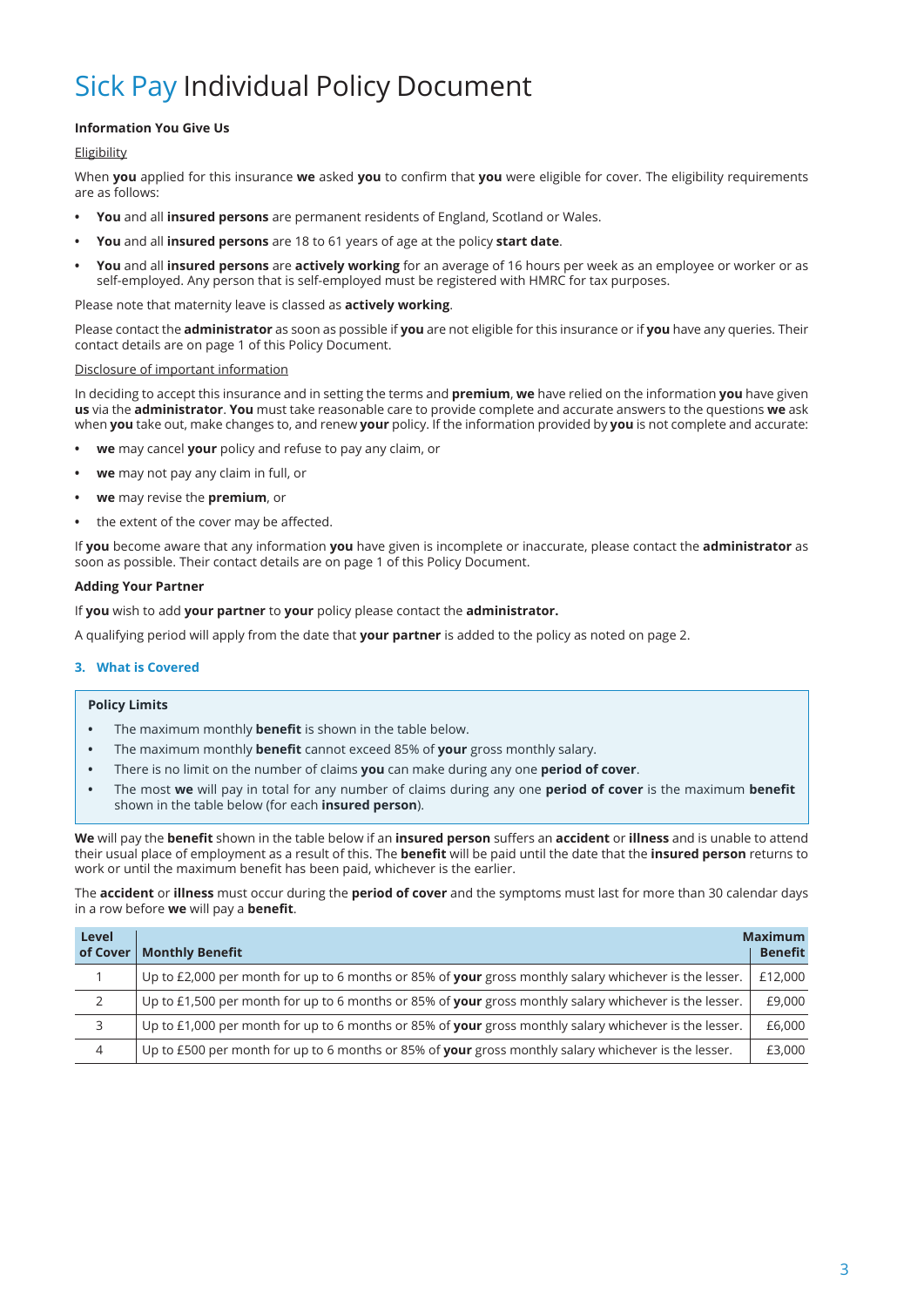# **4. What is Not Covered**

# **We** will not pay any **benefit**:

- a) If an **insured person** does not meet the eligibility requirements for this policy (as detailed on page 3 of this Policy Document).
- b) **We** will not pay any **benefit** for any **pre-existing medical condition** unless the **insured person** has been symptom free and has not required **treatment** or medical advice for at least 24 months in a row immediately after the policy **start date**.
- c) For any back-related condition unless there is radiological evidence of a medical abnormality or a visible wound or bruising, or a **doctor** or **consultant** certifies that this is the only condition which prevents **you** from attending **your** usual place of employment.
- d) For any claim for psychological, psychotic or mental disorders unless a **consultant** certifies that this is the only condition which prevents **you** from attending **your** normal duties at **your** normal place of employment
- e) For any claim resulting from an **insured person** taking part in a criminal act.
- f) For any claim resulting from an **insured person** taking part in base jumping, boxing, cliff diving, flying in an unlicensed aircraft or as a learner, martial arts, free climbing, mountaineering with or without ropes, scuba diving to a depth of more than 10 metres, trekking to a height of over 2,500 metres, bungee jumping, canyoning, hangliding, paragliding or microlighting, parachuting, potholing, skiing off-piste or any other winter sports activity carried out off-piste, hunting on horseback, powerboat racing or any race, trial or timed motor sport event.
- g) Where **your** blood alcohol limit exceeds 80mg per 100ml of blood, solvent abuse or **you** deliberately taking an overdose of drugs, whether lawfully prescribed or otherwise, **you** taking controlled drugs (As defined by the Misuse of Drugs Act 1971) otherwise than in accordance with a lawful prescription.
- h) If an **insured person** was engaging in any sport as a professional or semi-professional.
- i) For any surgery or **treatment** that is not medically necessary, cosmetic surgery, reversing cosmetic surgery or any corrective **treatment** as a result of previous cosmetic surgery.
- j) For any claim resulting from an **insured person** committing suicide or attempting to commit suicide, or deliberately injuring themselves or putting themselves in danger (unless they were trying to save another person's life).
- k) For any claim arising from war, invasion, acts of foreign enemies, hostilities (whether war be declared or not), civil war, rebellion, revolution, insurrection, military or usurped power, riot or civil commotion, terrorist activity of any kind.
- l) For any claim resulting from ionising radiation or contamination by radioactivity from any nuclear fuel or from any nuclear waste from the combustion of nuclear fuel.

# **5. General Conditions**

a) **You** must tell **us** as soon as possible about any change which means that **you** or an **insured person** no longer meets the eligibility criteria on page 3 of this Policy Document.

It may affect **your** claim if **you** fail to do this.

- b) **You** cannot change this contract or any of the terms of this contract unless **you** contact the **administrator** to request any change(s) to the contract and **we** confirm **our** agreement in writing. The contact details for the **administrator** can be found on page 1.
- c) If any part of this contract becomes invalid, illegal or cannot be enforced, it will not affect the rest of the contract.
- d) A **benefit** under this insurance may be taxed in accordance with current legislation and any amendments to existing legislation. If this happens, **we** will deduct any amounts which, by law, **we** have to take, from any **benefit** payment.
- e) The **benefit** payable under this policy will not carry any interest.
- f) If an **accident** or **illness** is covered by any other insurance policy or your salary is paid by your employer, **we** will not pay more than **our** proportional share of a claim as **you** cannot receive more than 100% of **your** gross monthly salary across all policies held.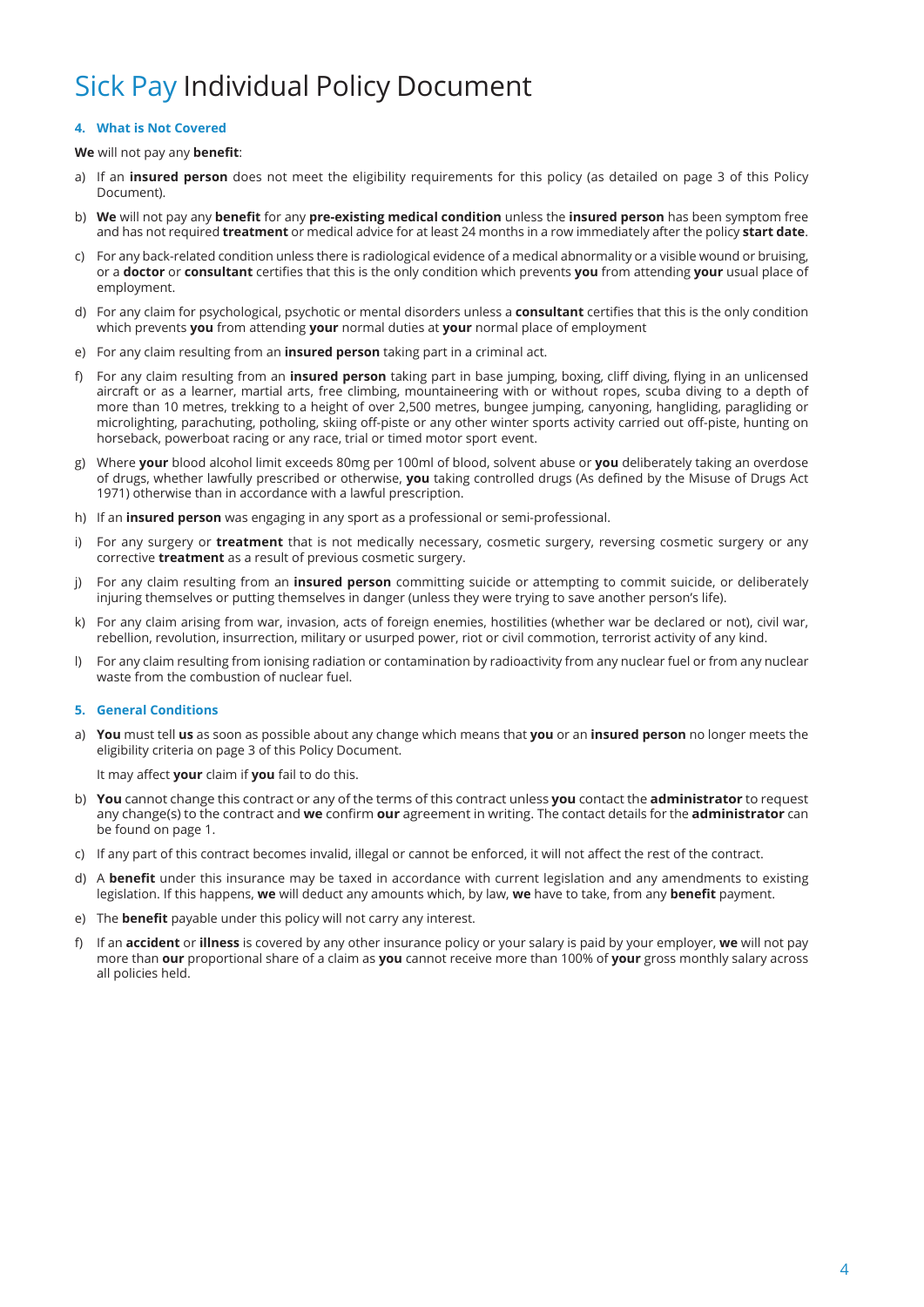# **6. Making a Claim**

### **Who to contact**

To make a claim, please contact the **administrator.** Their contact details can be found on page 1.

# **Things You Must Do**

**You** must comply with the following conditions. If **you** fail to do so and this affects the ability of the **administrator** to fully assess **your** claim or keep **our** losses to a minimum, **we** may not pay your claim or any payment could be reduced.

- **•** A **doctor** or **consultant** must be consulted as soon as possible in the event of an **accident** or **illness**.
- **•** All claims must be reported to the **administrator** as soon as possible but in any event, within 60 days of an **insured person** becoming unable to work. If a claim is not reported within 60 days, **you** will be asked to confirm the reason for the delay.
- **• You** must complete a claim form (in full) and provide at **your** own expense, any information and assistance which the **administrator** may require in establishing the amount of any payment under **your** insurance.
- **•** The claim form must be returned within 60 days of **you** receiving it.
- **•** The **administrator** must be allowed access to the **your** medical reports.
- **• You** must attend a medical examination if this is requested by the **administrator**. **We** will pay the cost of this.
- **•** To confirm proof of earnings **you** must either supply **us** with 4 months of payslips or If **you** are self-employed, **you** must provide at least two years of certified accounts or inland revenue approved tax returns, prepared by a professionally qualified accountant, to verify that **you** or they have been **actively working** for an average of 16 hours each week.
- **•** For the employed we will take 85% of your Gross Salary, or whichever is lesser to calculate your **benefit** entitlement.
- **•** For the self-employed we will take 85% your Gross Profit, or whichever is lesser to calculate your benefit entitlement.

### Claim payments

**We** will pay the **benefit** as soon as **we** have received, assessed and approved all of the necessary documentation and information. The **benefit** will be paid to **you** unless **we** agree, in writing, to pay the **benefit** directly to an **insured person**. It will be paid by cheque to **your** home address or by electronic transfer directly into the account used to pay the insurance **premium**.

#### Fraudulent claims or misleading information

**We** take a robust approach to fraud prevention in order to keep **premium** rates down so that **you** do not have to pay for other people's dishonesty. If any claim under this insurance is fraudulent, deliberately exaggerated, or is intended to mislead, or if any deliberately misleading or fraudulent means are used by **you** or anyone acting on **your** behalf to obtain benefit under this insurance, **your** right to any benefit under this insurance will end, **your** policy will be cancelled without any **premium** refund and **we** will be entitled to recover any benefit paid and costs incurred as a result of any such fraudulent or deliberately misleading claim. **We** may also inform the police.

To prevent fraud, insurers sometimes share information. Details about **your** insurance application and any claim **you** make may be exchanged between insurers.

#### **7. Cancellation of the Policy**

### Your cancellation rights

**You** can cancel **your** policy within 30 days of the policy **start date** or, if later, 30 days of the date **you** receive this Policy Document. **We** will refund any **premiums you** have paid as long as **you** have not made a claim and do not intend to make a claim.

**You** can cancel **your** policy at any other time but **you** will not be entitled to any refund of the **premium you** have already paid. For annually paid policies, at **our** discretion, **we** may return part of **your** premiums based on the date **you** cancelled the policy subject to no known or reported claims.

Please contact the **administrator** if **you** wish to cancel **your** policy. Their contact details are on page 1 of this Policy Document.

#### The insurers' cancellation rights

**We** reserve the right to cancel this policy immediately if **you** commit fraud. If **we** cancel **your** policy, **we** will do so in writing to the most recent address **we** have for **you**.

**Your** policy will end automatically if **you** do not pay any **premium** when it becomes due. If this happens, **you** will be contacted requesting payment within 14 days. If **we** do not receive payment within this period, **you** will be written to again notifying **you** that **your** policy will be cancelled.

If there is a change to the risk which means that **we** can no longer provide **you** with insurance cover, or if **you** display threatening or abusive behaviour towards **us** or the **administrator**, **we** will give 30 days notice, in writing, to the most recent address that **we** have for **you**, that **your** policy will be cancelled.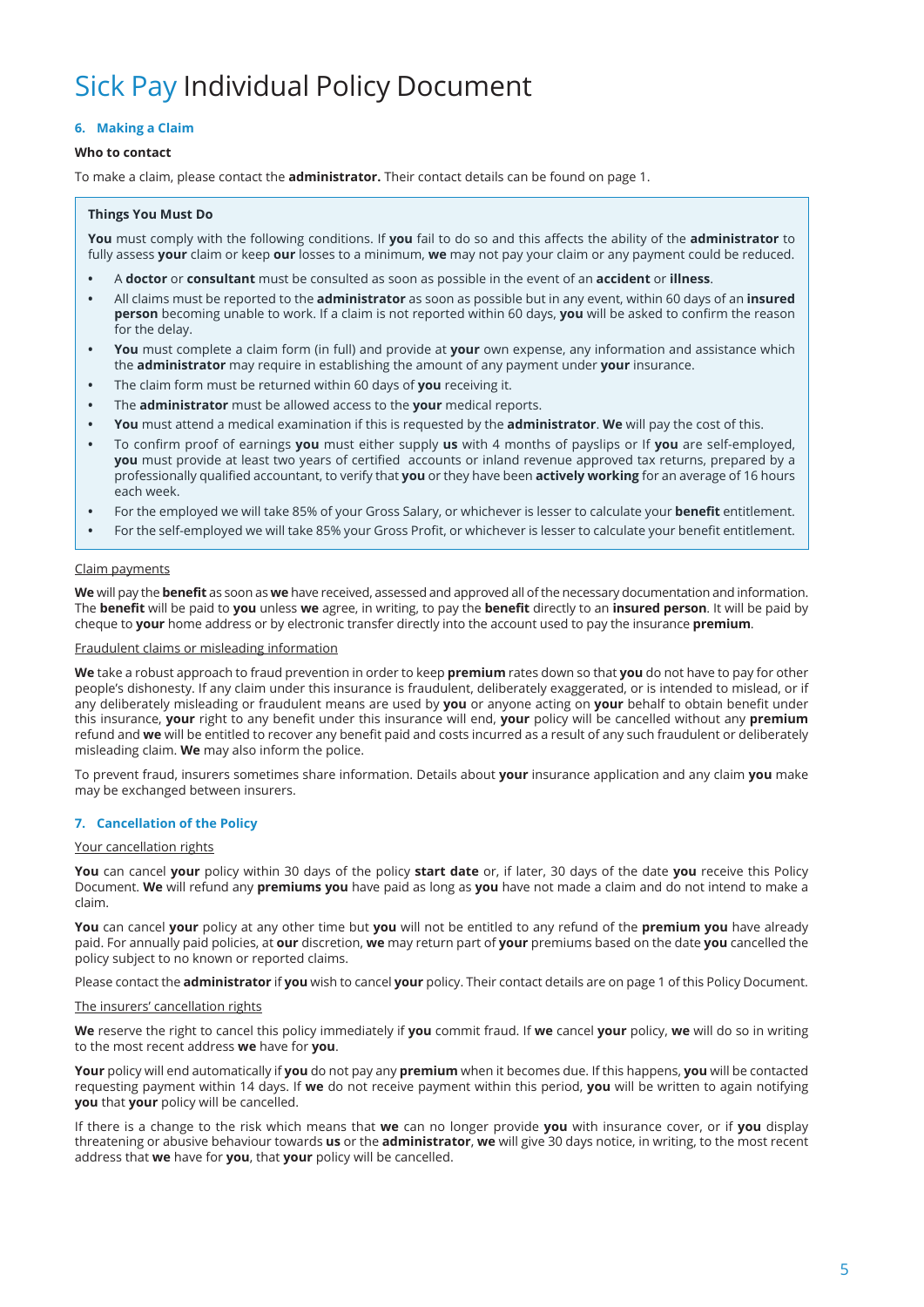# **8. Renewing Your Policy**

**Your** insurance is valid for a period of 1 year. At least 1 month before **your** current **period of cover** ends, the **administrator**  will contact **you** to ask whether **you** wish to renew **your** policy. They will also tell **you** about any changes to the **premium** and/ or the policy terms and conditions. **You** will also be told if **we** cannot renew **your** policy.

If **you** wish to renew **your** policy, **you** will be issued with a new **schedule of insurance** and Policy Document.

If any of **your** personal details have changed, please tell the **administrator**. Their contact details are on page 1 of this Policy Document.

# **9. How to Make a Complaint**

**Our** aim is to provide **you** with a high quality service at all times, although **we** do appreciate that there may be instances where **you** feel it is necessary to lodge a complaint.

If **you** do wish to complain, please note the 3 steps below, along with the relevant contact details for each step.

Please take special note that should **you** wish to direct **your** complaint directly to Lloyd's in the first instance, **you** may do so by using the contact information referenced in Step 2 below.

# **Step 1:**

In the first instance, please direct **your** complaint to the **administrator**:

The Customer Service Manager Compass Underwriting Limited 30 Dukes Place London EC3A 7LP

Tel: 020 7398 0100, or 020 3758 9744 if calling from a mobile. All calls are recorded. Email: Complaints@compassuw.co.uk

# **Step 2:**

Should **you** remain dissatisfied with the outcome of **your** complaint, **your** legal rights are not affected and **you** may refer **your** complaint to Lloyd's. Lloyd's contact information is:

Complaints at Lloyd's Fidentia House Walter Burke Way Chatham Maritime Kent ME4 4RN

Tel: +44 (0)20 7327 5693 Email: complaints@lloyds.com Website: www.lloyds.com/complaints

Details of Lloyd's complaints procedure are set out in a leaflet "How We Will Handle Your Complaint", which is available at the website address above. Alternatively, **you** may ask Lloyd's for a hard copy.

# **Step 3:**

If **you** remain dissatisfied after Lloyd's has considered **your** complaint, **you** may have the right to refer **your** complaint to the Financial Ombudsman Service. The Financial Ombudsman Service is an independent service in the UK for settling disputes between consumers and businesses providing financial services.

The contact information is:

Financial Ombudsman Service Exchange Tower London E14 9SR

Tel: 0800 0234 567 (calls to this number are free on mobile phones and landlines). Tel: 0300 1239 123 (calls to this number cost no more than calls to 01 and 02 numbers). Email: complaint.info@financial-ombudsman.org.uk, Website: www.financial-ombudsman.org.uk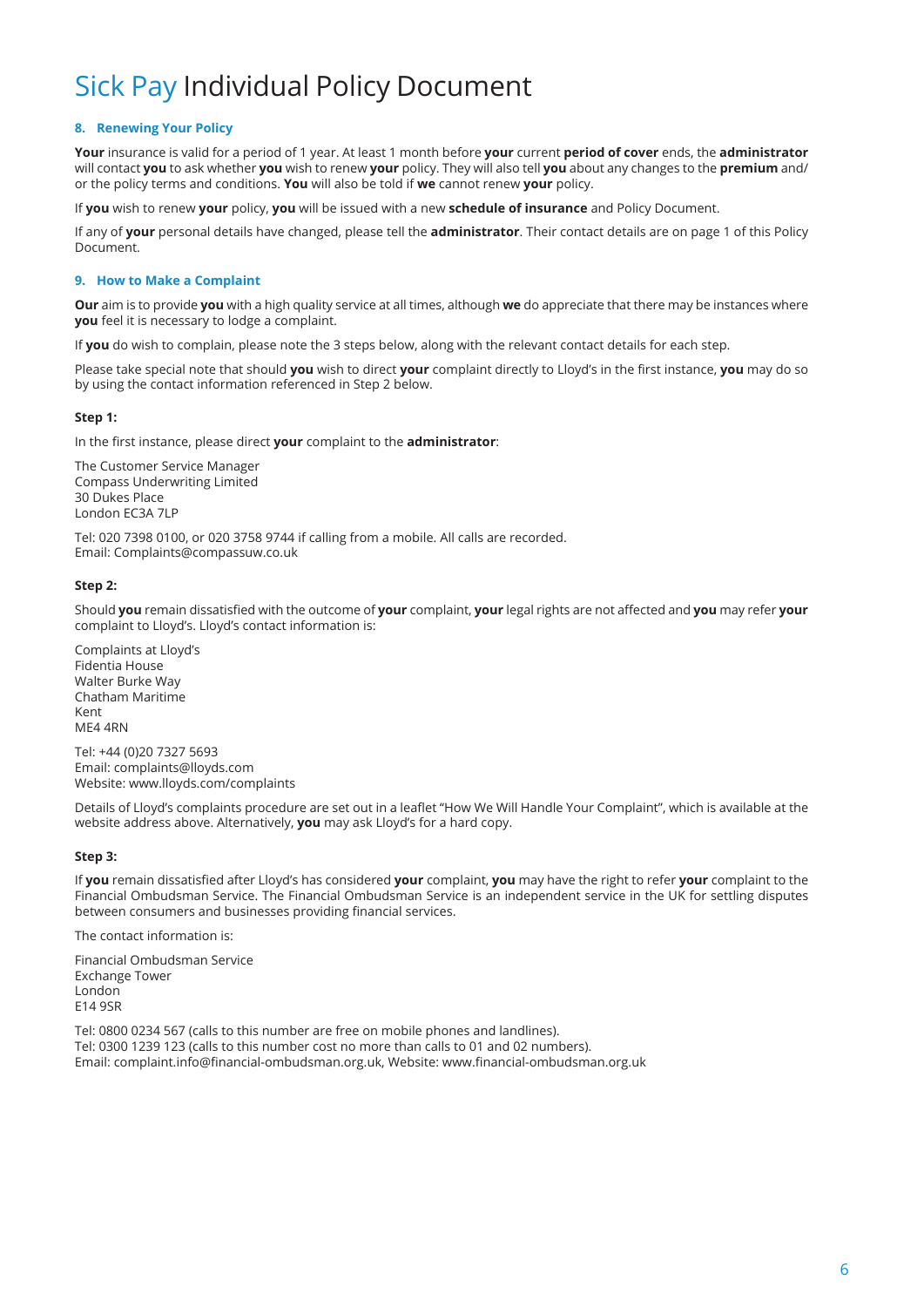# **10. Legal, Regulatory & Other Information**

# **Financial Services Compensation Scheme**

**We** are covered by the Financial Services Compensation Scheme. **You** may be entitled to compensation from the scheme if **we**  are unable to meet **our** obligation to **you** under this contract. Further information can be obtained from the Financial Services Compensation Scheme, 10th Floor, Beaufort House, 15 St. Botolph Street, London, EC3A 7QU. Tel: 0800 678 1100 (Freephone) or 020 7741 4100. Website: www.fscs.org.uk

### **Data Protection Notice**

**We** and **Compass Underwriting Limited** are the data controllers (as defined by the Data Protection Act 1998 and all applicable laws which replace or amend it, including the General Data Protection Regulation) who may collect and process **your** personal information.

For full details of what data **we** collect about **you**, how **we** use it, who **we** share it with, how long **we** keep it and **your** rights relating to **your** personal data, please refer to **our** Privacy Notice which will be available on **our** website during May 2018 www.canopius.com

If **you** do not have access to the Internet, please write to the Group Data Protection Officer (address below) with **your** address and a copy will be sent to **you** in the post.

In summary:

**We** and **our** claims handlers may, as part of **our** agreement with **you** under this contract**,** collect personal information about **you**, including:

- **•** Name, address, contact details, date of birth and cover required
- **•** Financial information such as bank details
- **•** Details of any claim

**We** and **our** claims handers will also collect personal information about any additional people who **you** wish to be insured under the policy.

**We** and **our** claims handlers may also collect sensitive personal information about **you**, and any additional people who **you** wish to be insured under the policy, where the provision of this type of information is in the substantial public interest, including:

**•** Medical records to validate a claim should **you** be claiming for Medical Expenses.

**We** and **our** claims handlers collect and process **your** personal information for the purpose of insurance and claims administration.

All phone calls may be monitored and recorded and the recordings used for fraud prevention and detection, training and quality control purposes.

**Your** personal information may be shared with third parties which supply services to **us** or which process information on **our** behalf (for example, premium collection and claims validation, or for communication purposes related to **your** cover). **We** will ensure that they keep **your** information secure and do not use it for purposes other than those that **we** have specified in **our** Privacy Notice.

Some third parties that process **your** data on **our** behalf may do so outside of the European Economic Area ("EEA"). This transfer and processing is protected by EU Model Contracts which aim to provide the equivalent level of data protection to that found in the EU.

**We** and **our** claims handlers will keep **your** personal information only for as long as **we** believe is necessary to fulfil the purposes for which the personal information was collected (including for the purpose of meeting any legal obligations).

**We** and **our** claims handlers will share **your** information if **we** are required to by law. **We** may share **your** information with enforcement authorities if they ask **us** to, or with a third party in the context of actual or threatened legal proceedings, provided **we** can do so without breaching data protection laws.

If **you** have any concerns about how **your** personal data is being collected and processed, or wish to exercise any of **your** rights detailed in **our** Privacy Notice, please contact

Group Data Protection Officer Travelers Syndicate Management Limited One Creechurch Place, London EC3A 5AF

# **Rights of Third Parties**

A person who is not a party to this policy has no right under the Contracts (Rights of Third Parties) Act 1999 to enforce any term of this policy but this does not affect any right or remedy of a third party which exists or is available apart from that Act.

For **your** information, the Contracts (Rights of Third Parties) Act 1999 allows a person who is not a party to a contract to be able to enforce that contract if the contract expressly allows him to or if the contract confers a benefit upon him. However the Act will not be applied if the parties make it clear in the contract that the third party does not have the right to enforce it. For further guidance please see www.legislation.gov.uk or contact the Citizens Advice Bureau.

# **Law and Jurisdiction**

Unless specifically agreed to the contrary, this policy shall be governed by the laws of England and Wales and subject to the exclusive jurisdiction of the courts of England.